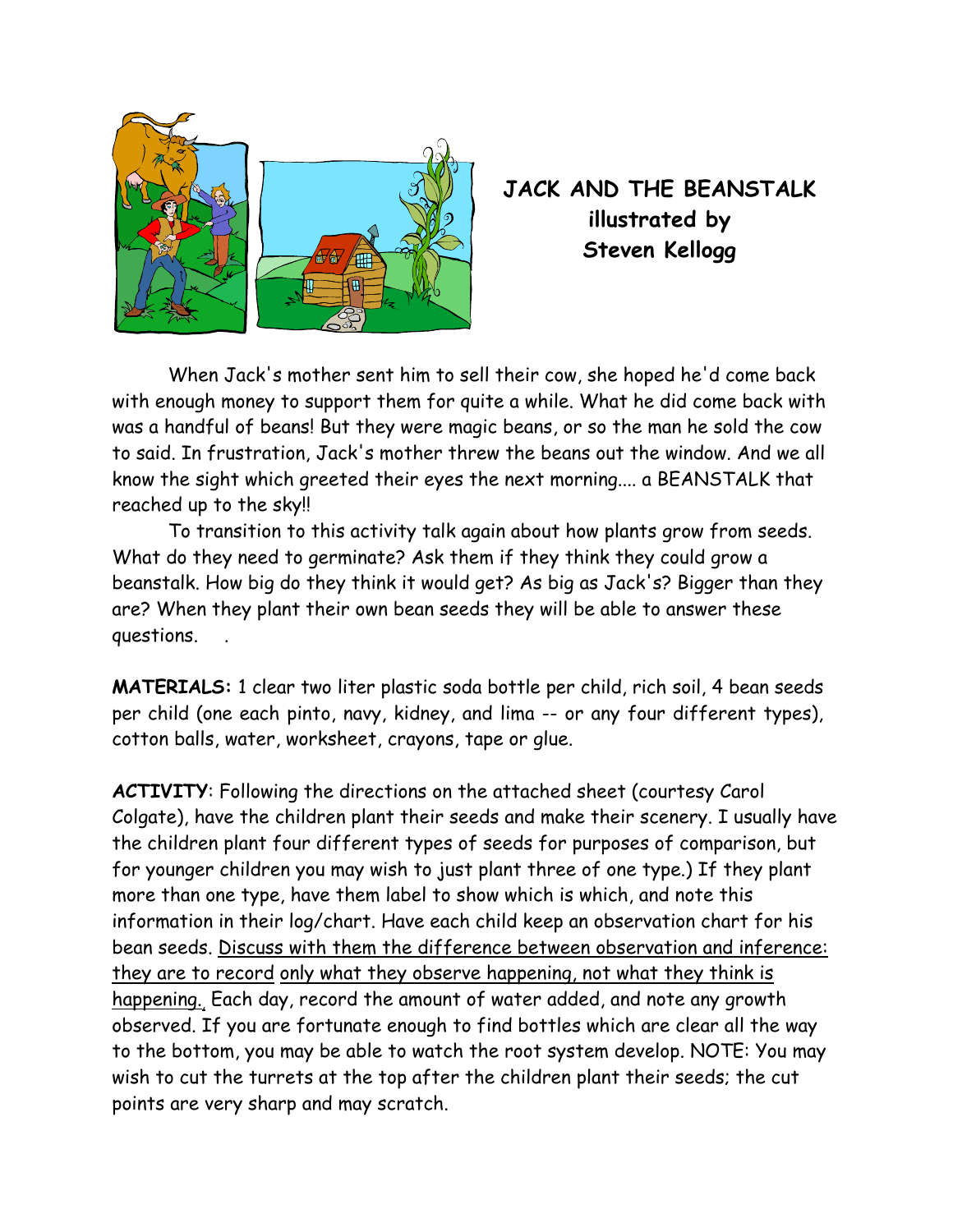**TEACHER NOTES:** Kentucky Wonder, Rust Resistant (pole) garden beans are a great climbing bean and very hardy to use with young students.

## **STANDARDS:**

**BSL:** 1.1, 1.3, 1.4, 1.8, 3.1, 3.2, 5.2, 5.3, 5.4, 9.1, 11.4, 12.2, 12.5, 12.7 **NCTM:** 1a, 2b, 2c, 4d, 5c, 6b, 6c, 7a, 7c, 7d, 10a, 10b, 10c, 10d, 11a, 11d, 11c, 13b **SCS:** A1, C1, C3, H3

Jack and the Beanstalk. Illus. by Steven Kellogg. NY: William Morrow & Co., c1991. ISBN# 688102514.

Harris, Jim. Jack and the Giant: a Story Full of Beans. Flagstaff, AZ: Rising Moon, c1997. 1SBN#0873586808. A southwestern version of the traditional tale, in which a boy climbs to the top of a giant beanstalk and uses his quick wits to outsmart the giant cattle rustler Wild Bill Hiccup.

Jack and the Beanstalk. [Once- Upon-a-Time-Tale] Adapted by Jane Jerrard. Illus. by Susan Spellman. Publications International, Ltd., c1992. ISBN#1561734942.